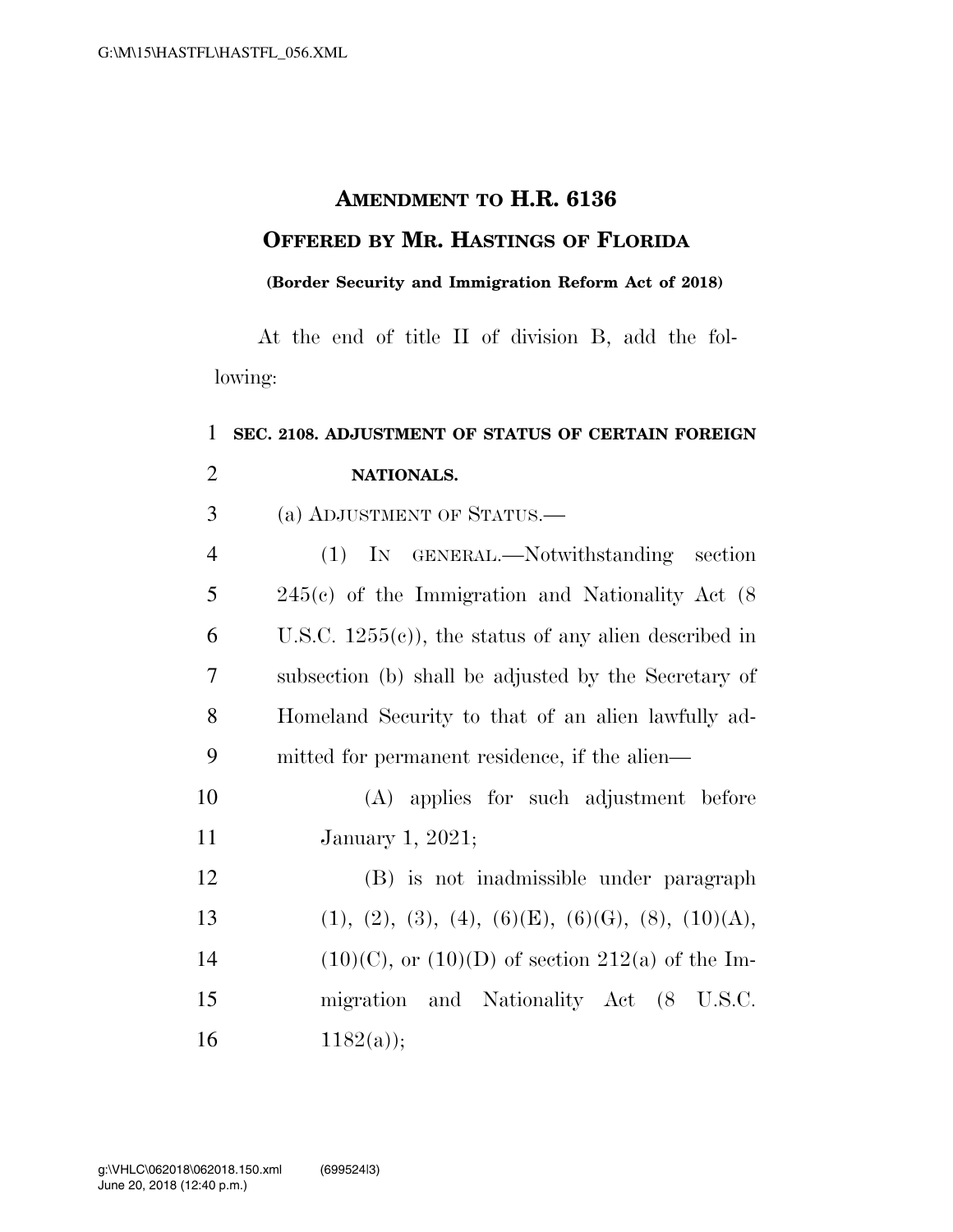| $\mathbf{1}$   | (C) is not deportable under paragraph                             |
|----------------|-------------------------------------------------------------------|
| $\overline{2}$ | $(1)(E)$ , $(1)(G)$ , $(2)$ , $(4)$ , $(5)$ , or $(6)$ of section |
| 3              | $237(a)$ of such Act (8 U.S.C. 1227(a));                          |
| $\overline{4}$ | (D) has not ordered, incited, assisted, or                        |
| 5              | otherwise participated in the persecution of any                  |
| 6              | person on account of race, religion, nationality,                 |
| 7              | membership in a particular social group, or po-                   |
| 8              | litical opinion; and                                              |
| 9              | $(E)$ has not been convicted of—                                  |
| 10             | (i) any offense under Federal or State                            |
| 11             | law punishable by a maximum term of im-                           |
| 12             | prisonment of more than 1 year; or                                |
| 13             | (ii) 3 or more offenses under Federal                             |
| 14             | or State law, for which the alien was con-                        |
| 15             | victed on different dates for each of the 3                       |
| 16             | offenses and sentenced to imprisonment                            |
| 17             | for an aggregate of 90 days or more.                              |
| 18             | (2) RELATIONSHIP OF APPLICATION TO CER-                           |
| 19             | TAIN ORDERS.—An alien present in the United                       |
| 20             | States who has been ordered removed, or ordered to                |
| 21             | depart voluntarily, from the United States under                  |
| 22             | any provision of the Immigration and Nationality                  |
| 23             | Act may, notwithstanding such order, apply for ad-                |
| 24             | justment of status under paragraph (1). Such an                   |
| 25             | alien may not be required, as a condition on submit-              |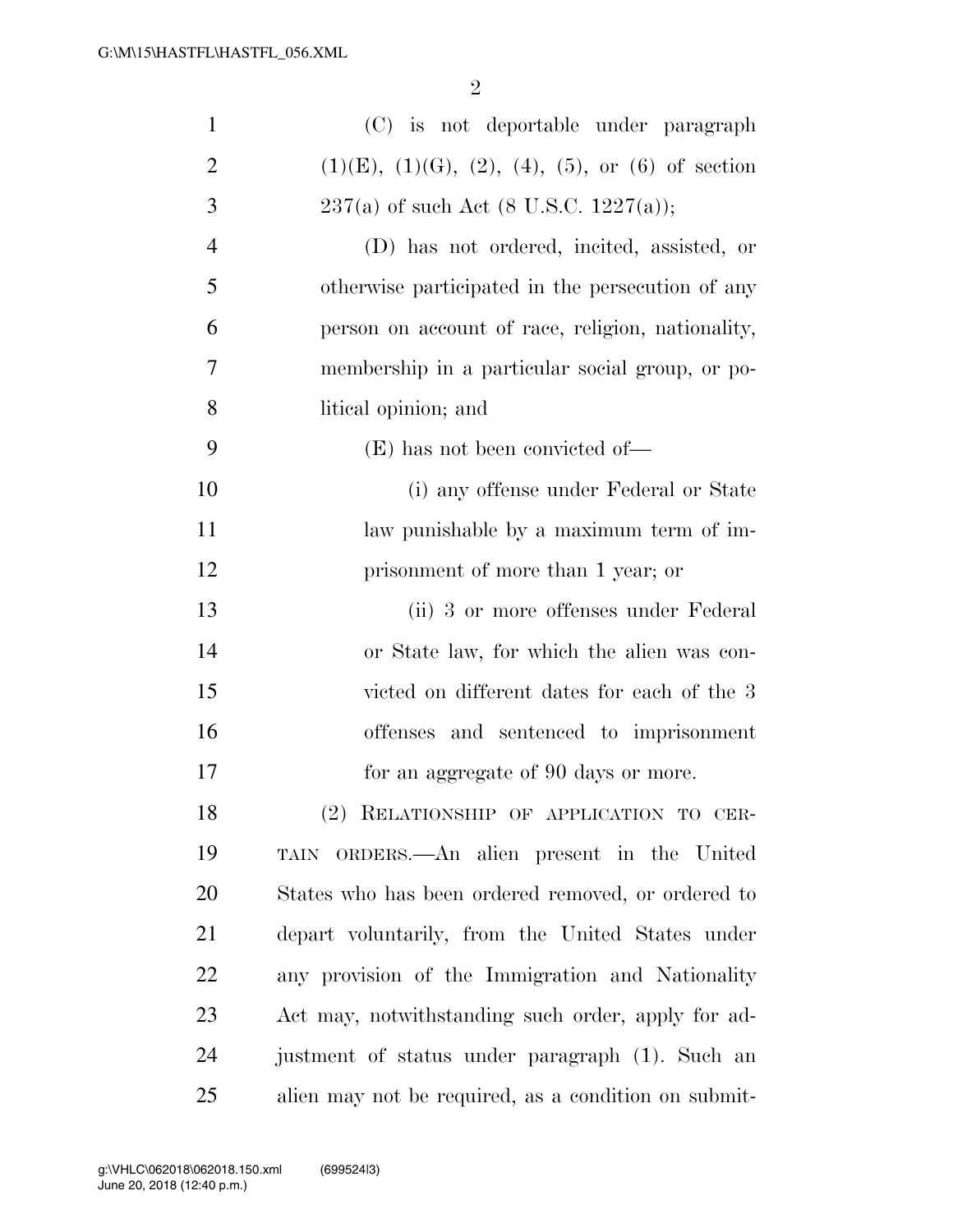| $\mathbf{1}$   | ting or granting such application, to file a motion to   |
|----------------|----------------------------------------------------------|
| $\overline{2}$ | reopen, reconsider, or vacate such order. If the Sec-    |
| 3              | retary of Homeland Security grants the application,      |
| $\overline{4}$ | the Secretary of Homeland Security shall cancel the      |
| 5              | order. If the Secretary of Homeland Security ren-        |
| 6              | ders a final administrative decision to deny the ap-     |
| 7              | plication, the order shall be effective and enforceable  |
| 8              | to the same extent as if the application had not been    |
| 9              | made.                                                    |
| 10             | (b) ALIENS ELIGIBLE FOR ADJUSTMENT OF STA-               |
| 11             | TUS.—The benefits provided by subsection (a) shall apply |
| 12             | to any alien—                                            |
| 13             | (1) who is a national of Haiti, Nicaragua, El            |
| 14             | Salvador, or Honduras;                                   |
| 15             | $(2)$ who is in temporary protected status under         |
| 16             | section 244 of the Immigration and Nationality Act       |
| 17             | $(8$ U.S.C. $1254a$ )—                                   |
| 18             | $(A)$ on January 13, 2011; and                           |
| 19             | (B) on the date of the application for ad-               |
| 20             | justment of status under this Act is filed;              |
| 21             | (3) who was physically present in the United             |
| 22             | States on January 12, 2011; and                          |
| 23             | (4) who has been physically present in the               |
| 24             | United States for at least 1 year and is physically      |
| 25             | present in the United States on the date the applica-    |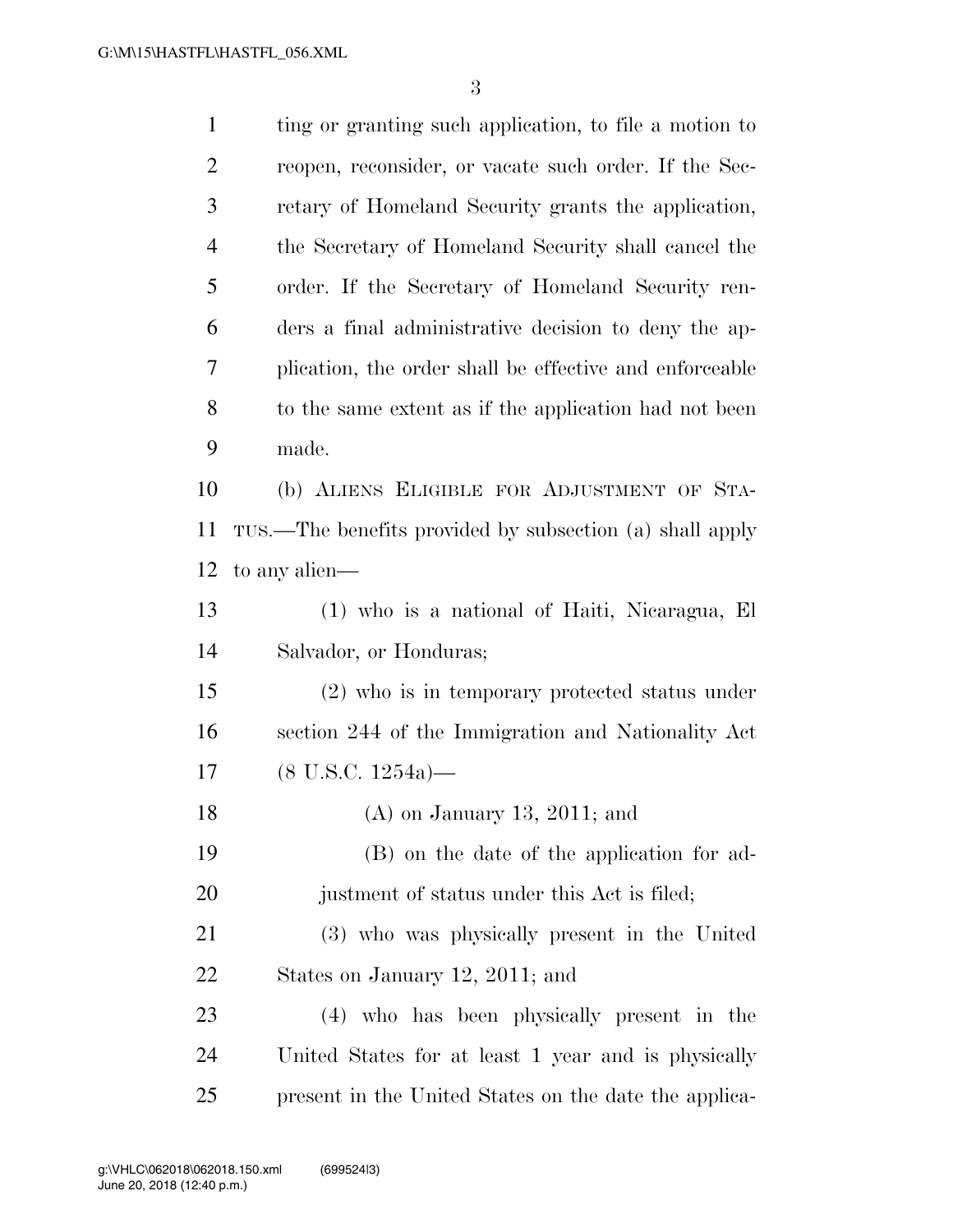tion for adjustment of status under this Act is filed, except an alien shall not be considered to have failed to maintain continuous physical presence by reason of an absence, or absences, from the United States for any periods in the aggregate not exceeding 180 days.

(c) STAY OF REMOVAL.—

 (1) IN GENERAL.—The Secretary of Homeland Security shall provide by regulation for an alien sub- ject to a final order of removal to seek a stay of such order based on the filing of an application under subsection (a).

 (2) DURING CERTAIN PROCEEDINGS.—Notwith- standing any provision of the Immigration and Na- tionality Act (8 U.S.C. 1101 et seq.), the Secretary of Homeland Security shall not order any alien to be removed from the United States, if the alien is in re- moval proceedings under any provision of such Act and raises as a defense to such an order the eligi- bility of the alien to apply for adjustment of status under subsection (a), except where the Secretary of Homeland Security has rendered a final administra-tive determination to deny the application.

 (3) WORK AUTHORIZATION.—The Secretary of Homeland Security may authorize an alien who has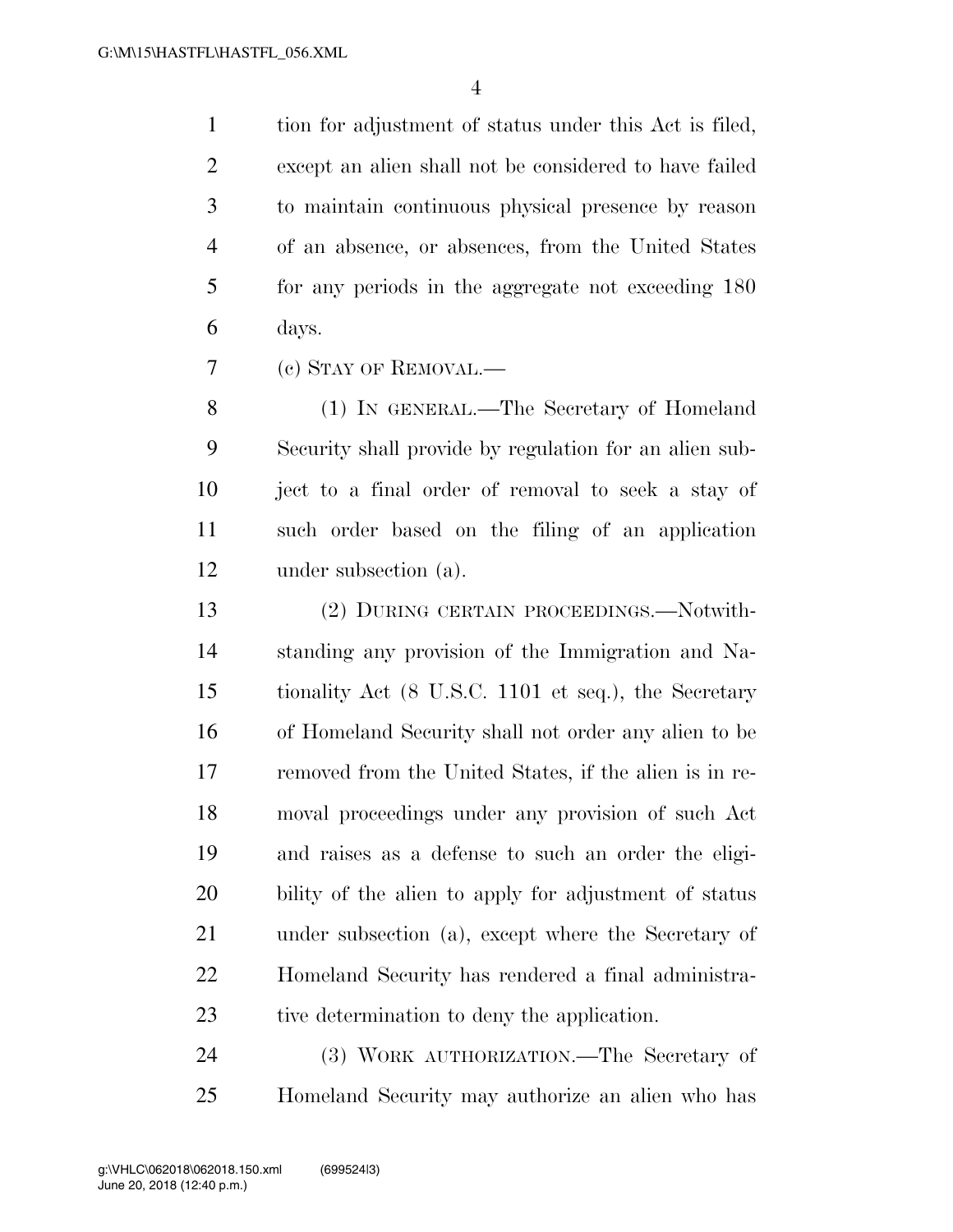applied for adjustment of status under subsection (a) to engage in employment in the United States during the pendency of such application and may provide the alien with a ''work authorized'' endorse- ment or other appropriate document signifying au- thorization of employment, except that if such appli- cation is pending for a period exceeding 180 days, and has not been denied, the Secretary of Homeland Security shall authorize such employment.

 (d) ADJUSTMENT OF STATUS FOR SPOUSES AND CHILDREN.—

 (1) IN GENERAL.—Notwithstanding section 245(c) of the Immigration and Nationality Act (8 U.S.C. 1255(c)), the status of an alien shall be ad- justed by the Secretary of Homeland Security to 16 that of an alien lawfully admitted for permanent res-idence, if—

 (A) the alien is the spouse, child, or un- married son or daughter, of an alien whose sta- tus is adjusted to that of an alien lawfully ad- mitted for permanent residence under sub- section (a), except that in the case of such an unmarried son or daughter, the son or daughter shall be required to establish that they have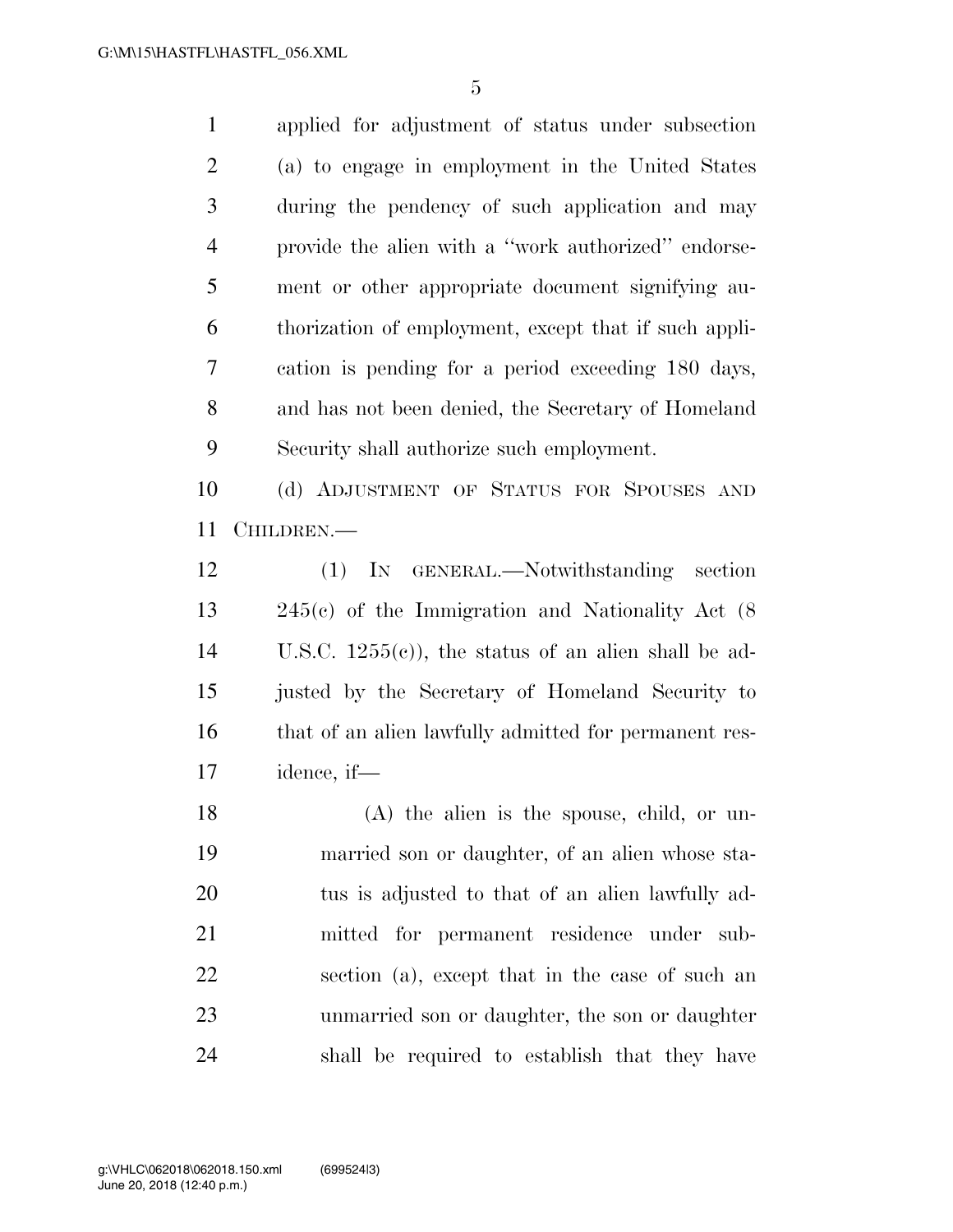been physically present in the United States for 2 at least 1 year;

 (B) the alien applies for such adjustment and is physically present in the United States on the date the application is filed; and

 (C) the alien is otherwise eligible to receive an immigrant visa and is otherwise admissible to the United States for permanent residence, except in determining such admissibility the grounds for exclusion specified in paragraphs 11 (4), (5), (6)(A), and (7)(A) of section 212(a) of the Immigration and Nationality Act (8 U.S.C.  $1182(a)$ ) shall not apply.

 (2) PROOF OF CONTINUOUS PRESENCE.—For purposes of establishing the period of continuous 16 physical presence referred to in paragraph  $(1)(B)$ , an alien shall not be considered to have failed to maintain continuous physical presence by reason of an absence, or absences, from the United States for any periods in the aggregate not exceeding 180 days.

 (e) CLASSIFICATION AS A NONIMMIGRANT.—For pur- poses of adjustment of status under section 245 of the Immigration and Nationality Act (8 U.S.C. 1255) and change of nonimmigrant classification under section 248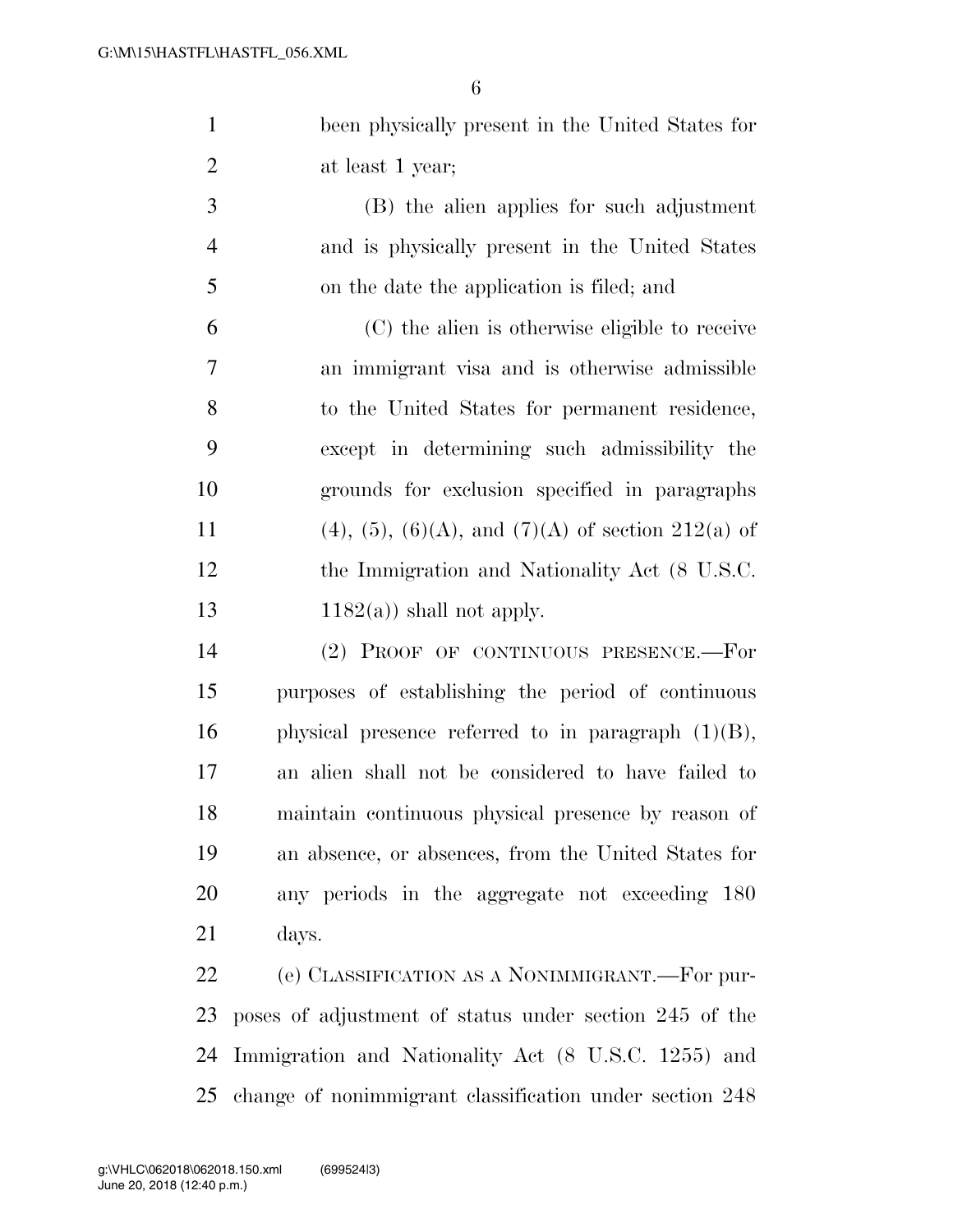of such Act (8 U.S.C. 1258), aliens described in sub- sections (b) and (d) shall be considered as having been inspected and admitted into the United States, and as being in, and maintaining, lawful status as a non-immigrant.

 (f) AVAILABILITY OF ADMINISTRATIVE REVIEW.— The Secretary of Homeland Security shall provide to ap- plicants for adjustment of status under subsection (a) the same right to, and procedures for, administrative review as are provided to—

 (1) applicants for adjustment of status under section 245 of the Immigration and Nationality Act (8 U.S.C. 1255); or

 (2) aliens subject to removal proceedings under section 240 of such Act (8 U.S.C. 1229a).

 (g) LIMITATION ON JUDICIAL REVIEW.—A deter- mination by the Secretary of Homeland Security as to whether the status of any alien should be adjusted under this Act is final and shall not be subject to review by any court.

21 (h) NO OFFSET IN NUMBER OF VISAS AVAILABLE.— When an alien is granted the status of having been law- fully admitted for permanent residence pursuant to this Act, the Secretary of State shall not reduce the number